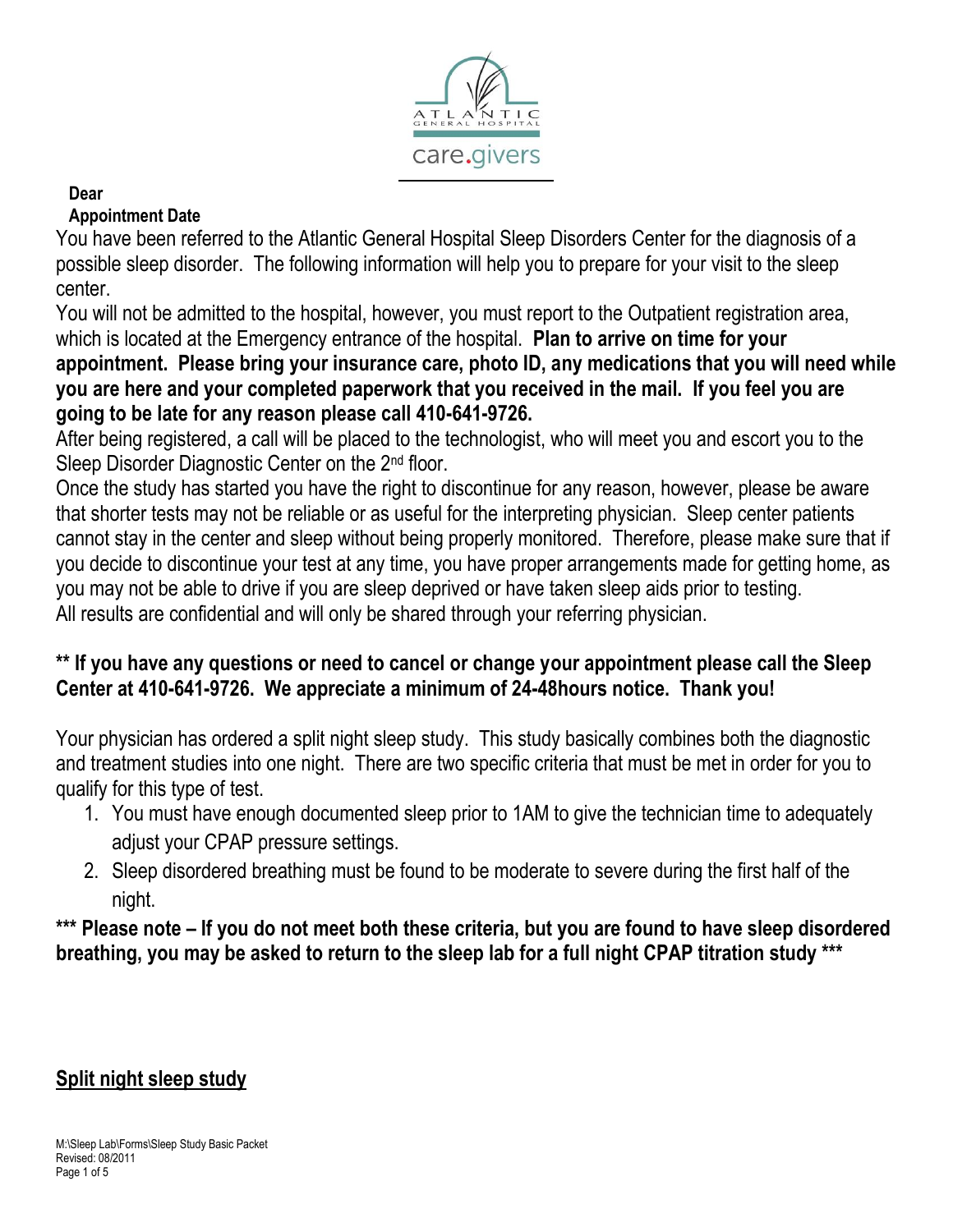The first portion of the study is the diagnostic portion (polysomnogram). It charts your brain waves, heartbeat and breathing as you sleep. It also records your eye and leg movements as well as muscle tension. Sensors are placed on your head, face, chest and legs. They send tiny electrical signals to a computer.

The signals show when you are asleep and awake during the night. The brain-wave and eye-movement detectors show when you are in rapid eye movement (REM) sleep. This is a stage of sleep where your eyes twitch and your brain waves are very active. It is also the stage of sleep when you have most of your dreams.

The breathing monitors show the number of times you stop breathing. They can also detect low air flow and minor changes in oxygen level.

The leg sensors show both minor twitches and major movements that occur during the night.

A clip will also be placed on your finger to note changes in the level of oxygen in your blood. The clip monitors the color of your blood. As blood loses oxygen, it turns from bright red to dark red.

The second portion of the study is the CPAP titration or treatment portion. (please note if qualifications for treatment are not met, the study will continue as a full night diagnostic study). During the CPAP study, you are fitted with a mask. The mask is connected by a tube to a small electric unit. The unit has a fan that pushes air through the tube. The mask allows the air to gently blow into the back of your throat. Pressure is started at a very low level. It is then increased at various levels during the night. The goal is to find the right level of air pressure that will prevent the collapse of your upper airway. This eliminates pauses in your breathing as you sleep.

# **GENERAL INFORMATION**

The sleep center staff will go out of their way to make you feel relaxed. You will be asked to come to the center in the evening. Some time will be given for you to make yourself at home in the bedroom. No other patients will be in the room with you.

You will not feel any pain during the polysomnogram. The sensors are gently placed on your skin and connected to a computer. The wires are long enough to let you move around and turn over in bed. This will make sure the sensors are working.

You are free to read or watch TV until your normal bedtime. Then the lights are turned off and it is time for you to try to fall asleep. A low-light video camera allows a technologist to see you from a nearby room. He or she will have to enter your room if a sensor comes loose.

The polysomnogram is not a test that you can fail. Nearly everyone falls asleep during the study. Most people do not sleep as well as they do at home. This will not affect the results. In most cases, you do not need to sleep for a full eight hours to find the source of your problem.

In the sensors will be removed. This will complete the study and you will be free to go. You may be tired if you did not sleep well during the night. Otherwise, you can return to normal activities on the day after a sleep study.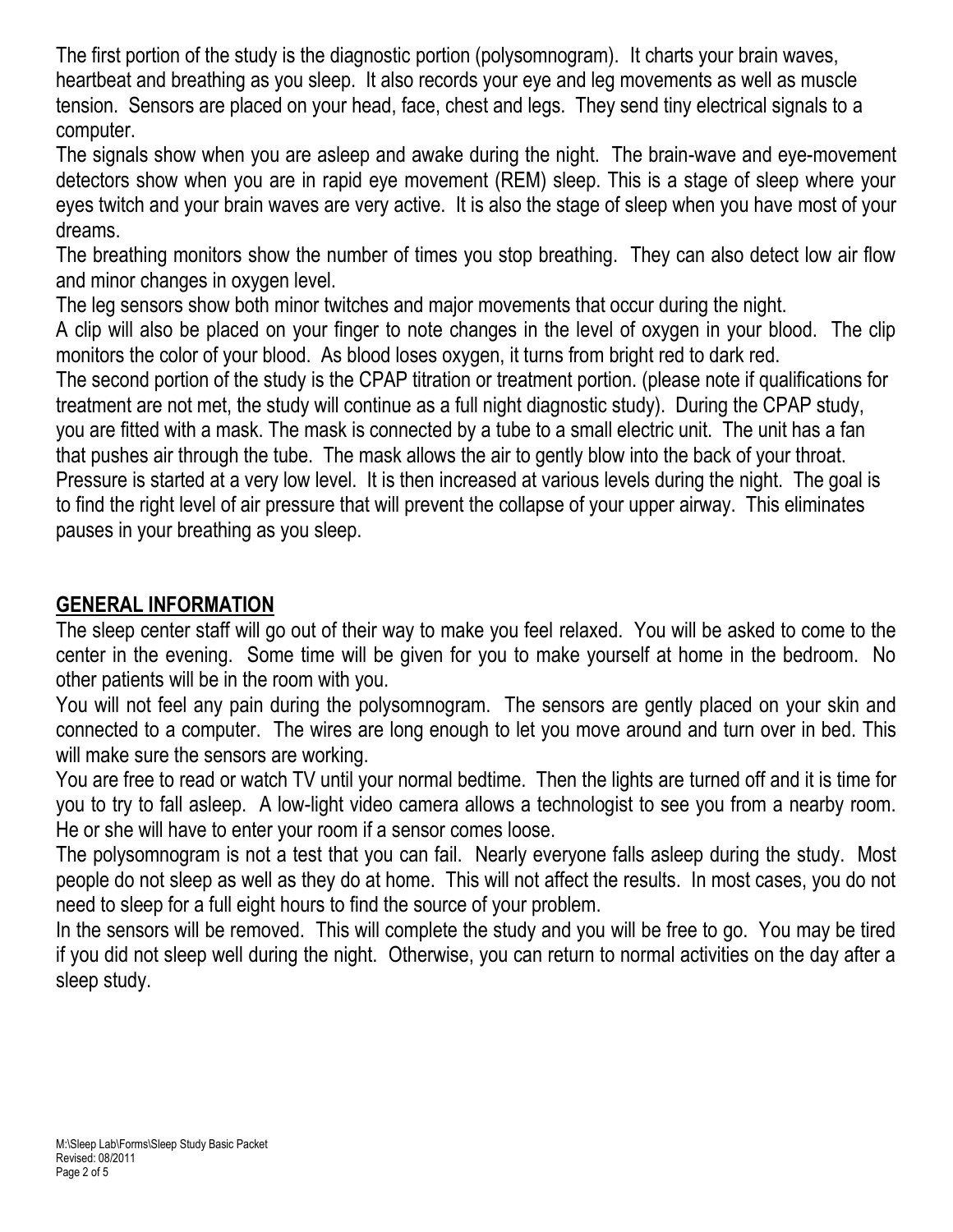# **Who reads the results?**

A technologist is the first one to review the data from a sleep study. First, he or she will chart your sleep stages. Next, he or she will look for any events of abnormal breathing or leg movement. The results will be given to a doctor that is a board-certified sleep specialist. The specialist will review the study and communicate all findings with your primary care/referring physician.

## **How do I get the results?**

The physician who ordered the sleep study should discuss the results with you.

# **Pre-Test Instructions**

## **Don't:**

- **DO NOT** nap the day of the sleep study, if possible.
- No alcohol or caffeine consumption the day of the sleep study.
- All nail polish or acrylic nails are to be removed. If you cannot remove them yourself the technician may remove the nail polish and/or acrylic nail from one finger for accurate oxygen saturation readings.
- **DO NOT** use hair products on your hair the day of your sleep study. For example, hair spray, hair gels, creams, oils, etc.
- **DO NOT** wear makeup, creams, oils or lotion on your face or any part of your body the day of your study.
- **DO NOT** bring nicotine products into the hospital. Nicotine use will not be permitted before or during the sleep study.

**Do:**

- **Take all regular medications** the day of the sleep study. Please bring all medications (including all over the counter, and sleep aids) to the sleep study. We do not have medication at the center, nor can we obtain them for you.
- Shower and shampoo your hair the day of your study.
- You may bring comfortable bed clothes including tops, bottoms, bathrobe, slippers or socks, pillow if necessary. You may also bring any toiletries, i.e., tooth brush, tooth paste, soap, shampoo, etc.
- You may bring a light snack or decaffeinated beverage with you.
- If you have in the past used a CPAP mask or are currently using a mask at home you may bring the mask and headgear with you.

# **Please keep in mind:**

- 1. This is a medical procedure and we are an outpatient department.
- 2. Patient rooms are assigned according to the type of study. A shared bathroom with shower is located between rooms.
- 3. Technicians are not allowed to give out any information about your test results. Please ask your physician if you have any questions about the results of your study.
- 4. We will make every effort to make your stay with us comfortable. Please feel free to call if you have any questions regarding your sleep study.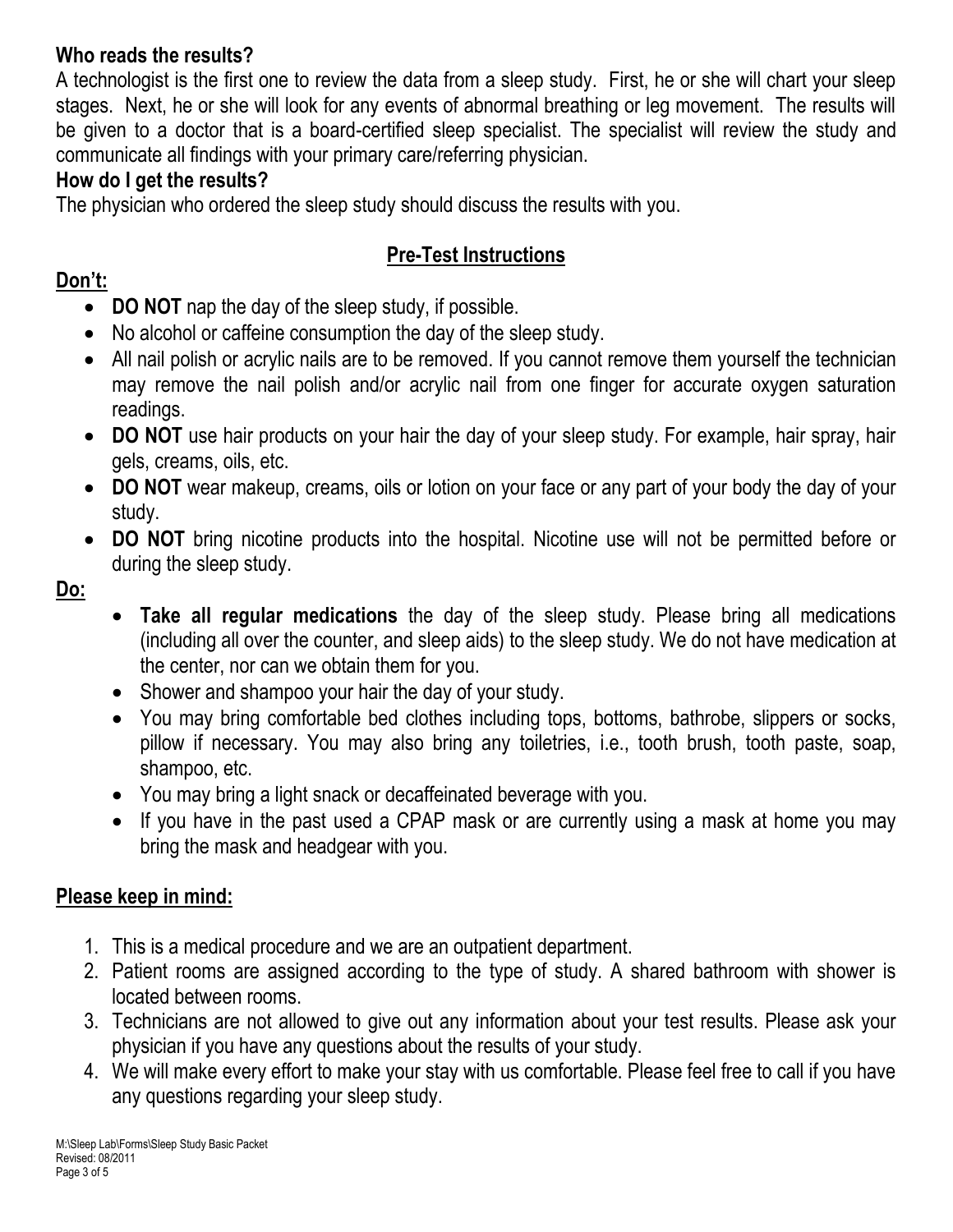#### **Sleep History:**

*Please circle all that apply:*

| Daytime Sleepiness                                                               | <b>Trouble Concentrating</b>                 | Doze while driving               | <b>Memory Loss</b>    |
|----------------------------------------------------------------------------------|----------------------------------------------|----------------------------------|-----------------------|
| Snoring                                                                          | Gasping                                      | Choking                          | <b>Restless Sleep</b> |
| Shortness of Breath                                                              | Difficulty getting to sleep                  | <b>Teeth Grinding</b>            | Insomnia              |
| Irritable                                                                        | Anxiety                                      | Pain                             | Restless legs         |
| Vivid dreams                                                                     | Depressed                                    | <b>Mood Swings</b>               | Sweating              |
| <b>Nightmares</b>                                                                | Sleep Talking                                | Sleep Walking                    | <b>Yelling Out</b>    |
| Morning confusion                                                                | Difficulty staying awake                     | Feel tired/exhausted             | Morning headaches     |
| Morning sore throat/dry<br>mouth                                                 | Morning feeling of paralysis<br>of arms/legs | Family history of sleep<br>apnea |                       |
| Frequent urination at<br>night?<br>(how often? $\rule{1em}{0.15mm}$ )            | Periods of waking up (how<br>$many?$ (1)     | Nap during day<br>How long?      |                       |
| Normal sleep position?<br>Side<br>Back<br>Stomach                                |                                              |                                  |                       |
| Height: Weight: Weight: <b>Shift Work: YES</b> NO<br>If YES what are your hours? |                                              |                                  |                       |
| Have you been diagnosed with sleep apnea before? _______________________________ |                                              |                                  |                       |
|                                                                                  |                                              |                                  |                       |
|                                                                                  |                                              |                                  |                       |
| What pressure is your CPAP machine set on?                                       |                                              |                                  |                       |
| If you do not wear your CPAP at night please state why:                          |                                              |                                  |                       |

Please list all medications with dose, how often, reason: (or you may bring a medication list with you)

 $\_$  , and the set of the set of the set of the set of the set of the set of the set of the set of the set of the set of the set of the set of the set of the set of the set of the set of the set of the set of the set of th  $\overline{\phantom{a}}$  , and the contribution of the contribution of the contribution of the contribution of the contribution of the contribution of the contribution of the contribution of the contribution of the contribution of the  $\overline{\phantom{a}}$  , and the contribution of the contribution of the contribution of the contribution of the contribution of the contribution of the contribution of the contribution of the contribution of the contribution of the \_\_\_\_\_\_\_\_\_\_\_\_\_\_\_\_\_\_\_\_\_\_\_\_\_\_\_\_\_\_\_\_\_\_\_\_\_\_\_\_\_\_\_\_\_\_\_\_\_\_\_\_\_\_\_\_\_\_\_\_\_\_\_\_\_\_\_\_\_\_\_\_\_\_\_\_\_\_\_\_\_\_\_\_\_\_\_\_\_\_\_\_\_\_\_